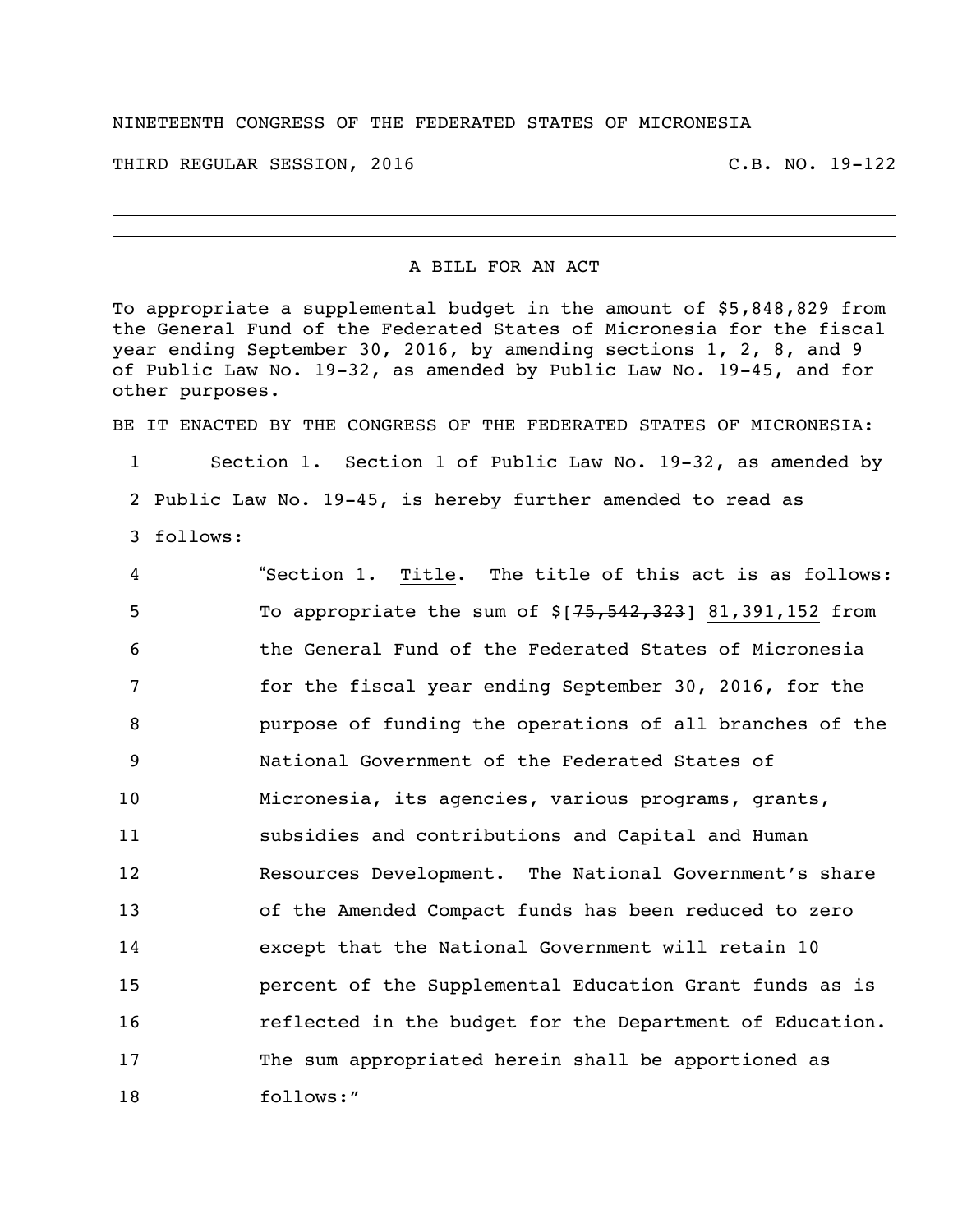| 1                 | Section 2. Section 2 of Public Law No. 19-32 is hereby        |
|-------------------|---------------------------------------------------------------|
| 2                 | amended to read as follows:                                   |
| 3                 | "Section 2. Operating expenses of the Executive Branch.       |
| 4                 | The sum of $$[18, 756, 699]$ 19,384,947, or so much thereof   |
| 5                 | as may be necessary, is hereby appropriated from the          |
| 6                 | General Fund of the Federated States of Micronesia for        |
| 7                 | the fiscal year ending September 30, 2016, for the            |
| 8                 | purpose of funding the operations of the Executive            |
| 9                 | Branch of the National Government during the fiscal year      |
| 10                | The sum appropriated by this section shall be<br>2016.        |
| 11                | apportioned as follows:                                       |
| $12 \overline{ }$ | (1) Office of the President.                                  |
| 13                | The sum of $\S[1, 168, 494]$ 1,341,742, or so much thereof as |
| 14                | may be necessary, for the operations of the Office of         |
| 15                | the President during the fiscal year 2016. The sum            |
| 16                | appropriated herein shall be apportioned as follows:          |
| 17                | 434,640                                                       |
| 18                |                                                               |
| 19                | Contractual Services[431,000] 464,248                         |
| 20                |                                                               |
| 21                | 2,500<br>Fixed Assets                                         |
| 22                | (2) Department of Foreign Affairs.                            |
| 23                | The sum of $$[4,599,168]$ 4,629,168, or so much thereof as    |
| 24                | may be necessary, for the operations of the Department        |
| 25                | of Foreign Affairs during the fiscal year 2016. The sum       |

 $2 \times 111$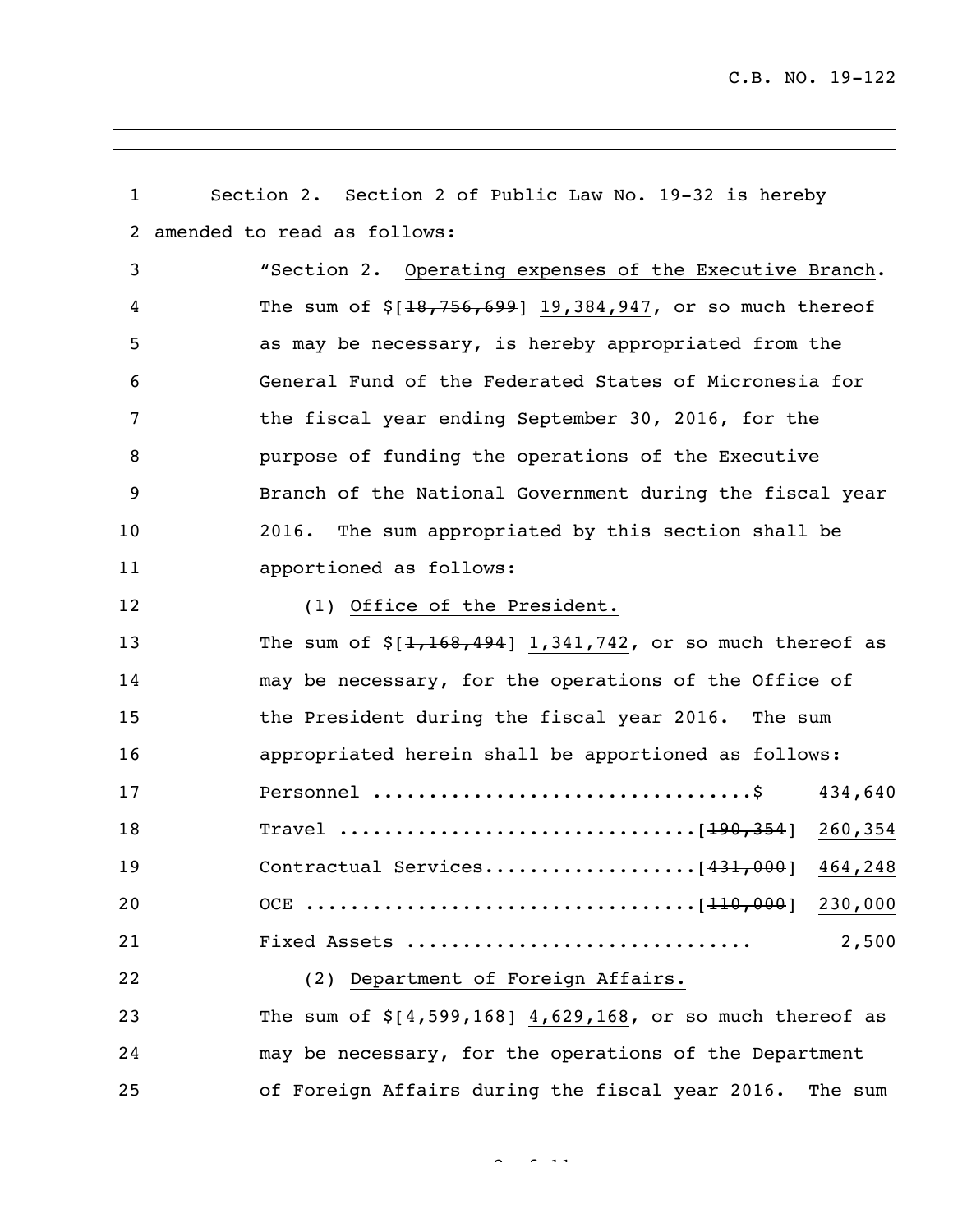| 1<br>2<br>3<br>4<br>5<br>Fixed Assets<br>6<br>7<br>(3) Department of Finance and Administration.<br>8<br>9<br>10<br>11<br>2016.<br>12<br>as follows:<br>13<br>14<br>15<br>16<br>Fixed Assets<br>17<br>(4) Department of Resources and Development.<br>18<br>19<br>20<br>21<br>22<br>follows:<br>23<br>24 |    |                                                               |
|----------------------------------------------------------------------------------------------------------------------------------------------------------------------------------------------------------------------------------------------------------------------------------------------------------|----|---------------------------------------------------------------|
|                                                                                                                                                                                                                                                                                                          |    | appropriated herein shall be apportioned as follows:          |
|                                                                                                                                                                                                                                                                                                          |    | Personnel \$ 1,340,092                                        |
|                                                                                                                                                                                                                                                                                                          |    |                                                               |
|                                                                                                                                                                                                                                                                                                          |    |                                                               |
|                                                                                                                                                                                                                                                                                                          |    | 324,632                                                       |
|                                                                                                                                                                                                                                                                                                          |    | 85,900                                                        |
|                                                                                                                                                                                                                                                                                                          |    |                                                               |
|                                                                                                                                                                                                                                                                                                          |    | The sum of $\S[2, 476, 833]$ 2,566,833, or so much thereof as |
|                                                                                                                                                                                                                                                                                                          |    | may be necessary, for the operations of the Department        |
|                                                                                                                                                                                                                                                                                                          |    | of Finance and Administration during the fiscal year          |
|                                                                                                                                                                                                                                                                                                          |    | The sum appropriated herein shall be apportioned              |
|                                                                                                                                                                                                                                                                                                          |    |                                                               |
|                                                                                                                                                                                                                                                                                                          |    | Personnel \$ 1,718,842                                        |
|                                                                                                                                                                                                                                                                                                          |    |                                                               |
|                                                                                                                                                                                                                                                                                                          |    | Contractual Services[273,966] 348,966                         |
|                                                                                                                                                                                                                                                                                                          |    | 273, 124                                                      |
|                                                                                                                                                                                                                                                                                                          |    | 10,500                                                        |
|                                                                                                                                                                                                                                                                                                          |    |                                                               |
|                                                                                                                                                                                                                                                                                                          |    | The sum of \$1,291,214, or so much thereof as may be          |
|                                                                                                                                                                                                                                                                                                          |    | necessary, for the operations of the Department of            |
|                                                                                                                                                                                                                                                                                                          |    | Resources and Development during the fiscal year 2016.        |
|                                                                                                                                                                                                                                                                                                          |    | The sum appropriated herein shall be apportioned as           |
|                                                                                                                                                                                                                                                                                                          |    |                                                               |
|                                                                                                                                                                                                                                                                                                          |    | 831,535                                                       |
|                                                                                                                                                                                                                                                                                                          | 25 | 170,202                                                       |

 $3 \times 1111$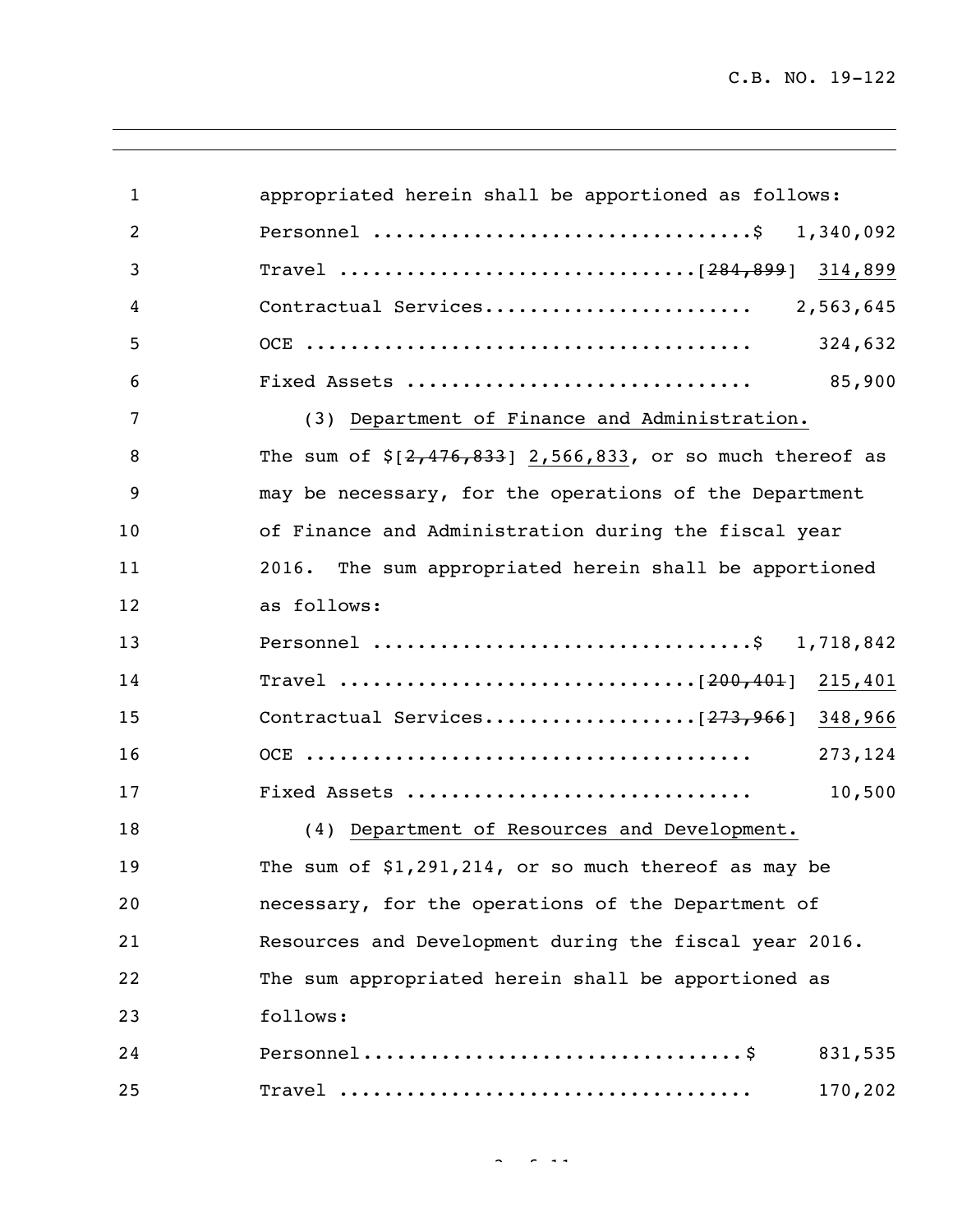<u> 1980 - Johann Barn, mars eta bainar eta bainar eta baina eta baina eta baina eta baina eta baina eta baina e</u>

| $\mathbf{1}$   | Contractual Services\$<br>78,157                            |
|----------------|-------------------------------------------------------------|
| $\overline{2}$ | 180,320                                                     |
| 3              | Fixed Assets<br>31,000                                      |
| 4              | (5) Department of Transportation, Communications and        |
| 5              | Infrastructure.                                             |
| 6              | The sum of $\S[2,832,879]$ 3,132,879, or so much thereof as |
| 7              | may be necessary, for the operations of the Department      |
| 8              | of Transportation, Communications and Infrastructure        |
| 9              | during the fiscal year 2016. The sum appropriated           |
| 10             | herein shall be apportioned as follows:                     |
| 11             | 773,443                                                     |
| 12             | 237,355                                                     |
| 13             | Contractual Services[1,740,136] 2,040,136                   |
| 14             | 73,645                                                      |
| 15             | 8,300<br>Fixed Assets                                       |
| 16             | (6) Department of Health and Social Affairs.                |
| 17             | The sum of \$779,949 or so much thereof as may be           |
| 18             | necessary, for the operations of the Department of          |
| 19             | Health and Social Affairs during the fiscal year 2016.      |
| 20             | The sum appropriated herein shall be apportioned as         |
| 21             | follows:                                                    |
| 22             | 440,848                                                     |
| 23             | 130,316                                                     |
| 24             | Contractual Services<br>108,617                             |
| 25             | 100,168                                                     |

 $4 + 111$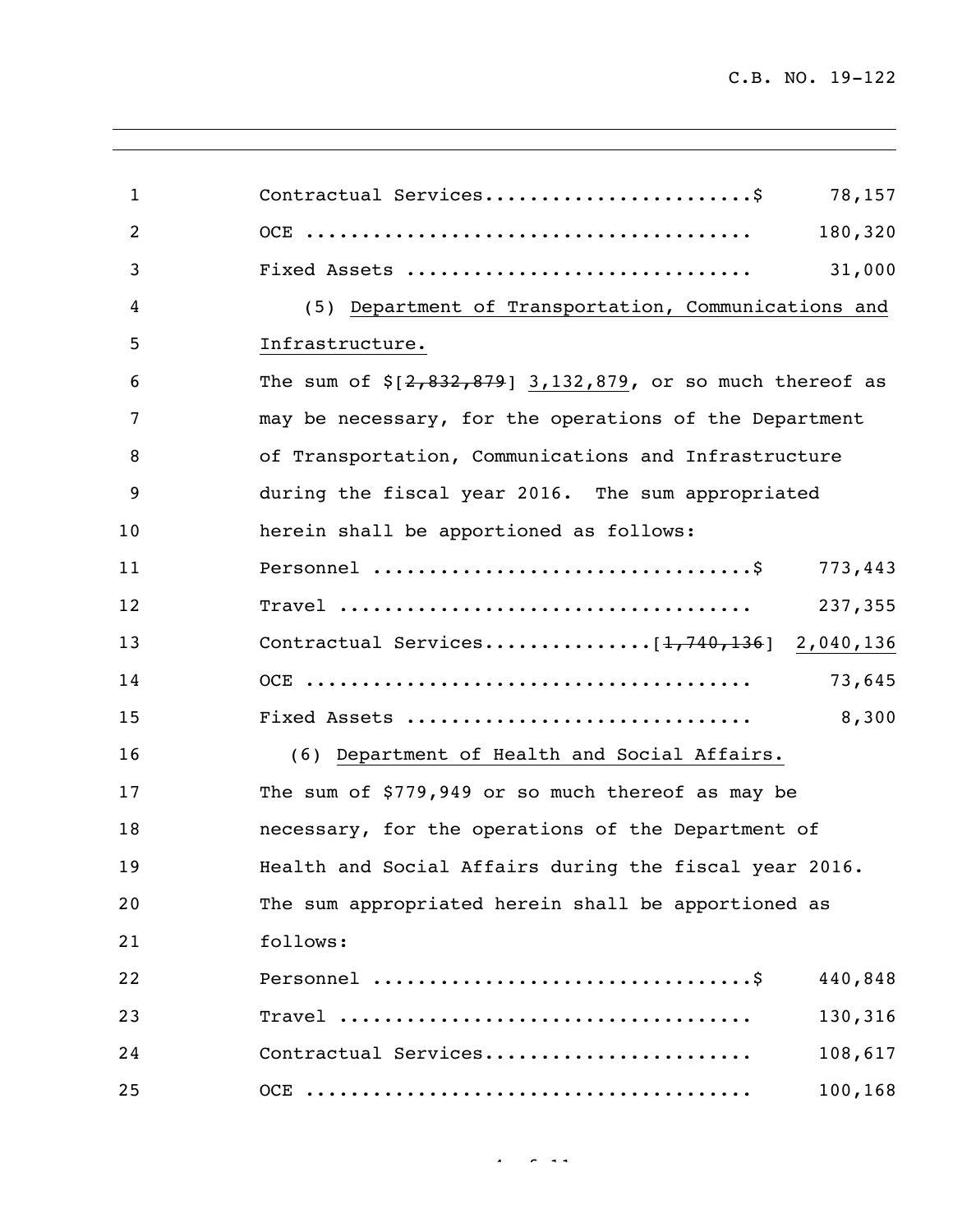| $\mathbf{1}$ | $-0-$                                                       |
|--------------|-------------------------------------------------------------|
| 2            | (7) Department of Education.                                |
| 3            | The sum of $$[849, 723]$ 884,723, or so much thereof as may |
| 4            | be necessary, for the operations of the Department of       |
| 5            | Education during the fiscal year 2016. Of the total         |
| 6            | amount of funds appropriated herein, \$-0- shall be         |
| 7            | deemed to come from funds available under the               |
| 8            | Supplemental Education Grant. The sum appropriated          |
| 9            | herein shall be apportioned as follows:                     |
| 10           | 441,204                                                     |
| 11           | 154,793                                                     |
| 12           |                                                             |
| 13           | 77,833                                                      |
| 14           | Fixed Assets<br>7,500                                       |
| 15           | (8) Department of Justice.                                  |
| 16           | The sum of \$3,330,571, or so much thereof as may be        |
| 17           | necessary, for the operations of the Department of          |
| 18           | Justice during the fiscal year 2016. The sum                |
| 19           | appropriated herein shall be apportioned as follows:        |
| 20           | 2,351,938                                                   |
| 21           | $\texttt{True}$<br>158,548                                  |
| 22           | Contractual Services<br>309,160                             |
| 23           | 329,125                                                     |
| 24           | Fixed Assets<br>181,800                                     |
| 25           | (9) Office of the Public Defender.                          |

 $\omega_{\rm{eff}}$  of 111  $\omega_{\rm{eff}}$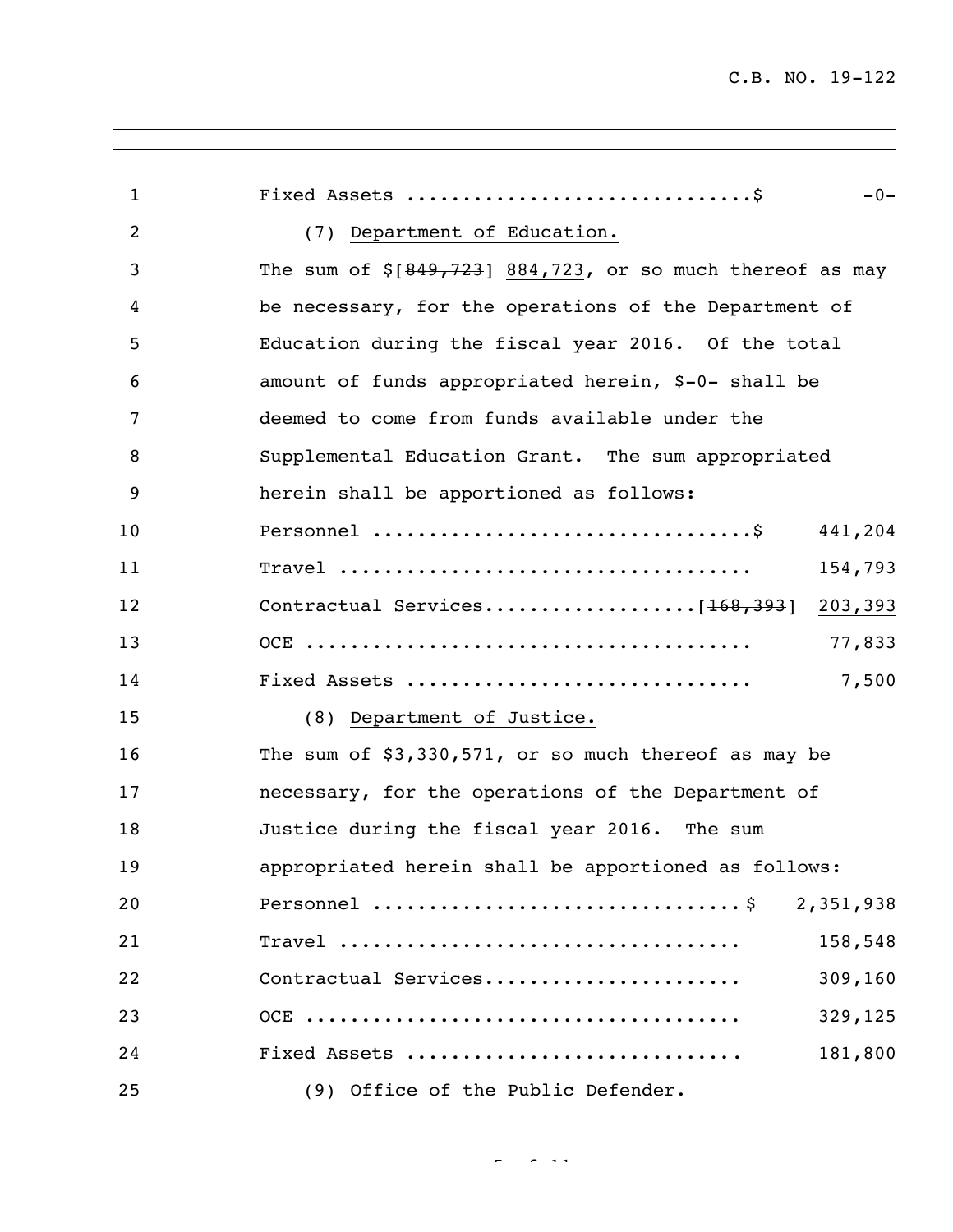| 1  | The sum of \$918,421, or so much thereof as may be      |
|----|---------------------------------------------------------|
| 2  | necessary, for the operations of the Office of the      |
| 3  | Public Defender during the fiscal year 2016. The sum    |
| 4  | appropriated herein shall be apportioned as follows:    |
| 5  | 663,970                                                 |
| 6  | 72,812                                                  |
| 7  | Contractual Services<br>73,239                          |
| 8  | 77,900                                                  |
| 9  | Fixed Assets<br>30,500                                  |
| 10 | (10) Office of Environment and Emergency Management.    |
| 11 | The sum of \$312,441, or so much thereof as may be      |
| 12 | necessary, for the operations of the Office of          |
| 13 | Environment and Emergency Management during the fiscal  |
| 14 | year 2016. The sum appropriated herein shall be         |
| 15 | apportioned as follows:                                 |
| 16 | 181,465                                                 |
| 17 | 90,066                                                  |
| 18 | Contractual Services<br>18,450                          |
| 19 | 22,460<br>OCE                                           |
| 20 | Fixed Assets<br>$-0-$                                   |
| 21 | (11) Office of National Archives, Culture and           |
| 22 | Historic Preservation.                                  |
| 23 | The sum of \$197,006, or so much thereof as may be      |
| 24 | necessary, for the operations of the Office of National |
| 25 | Archives, Culture and Historic Preservation during the  |

 $\sigma_{\rm eff}$  of  $\sigma_{\rm eff}$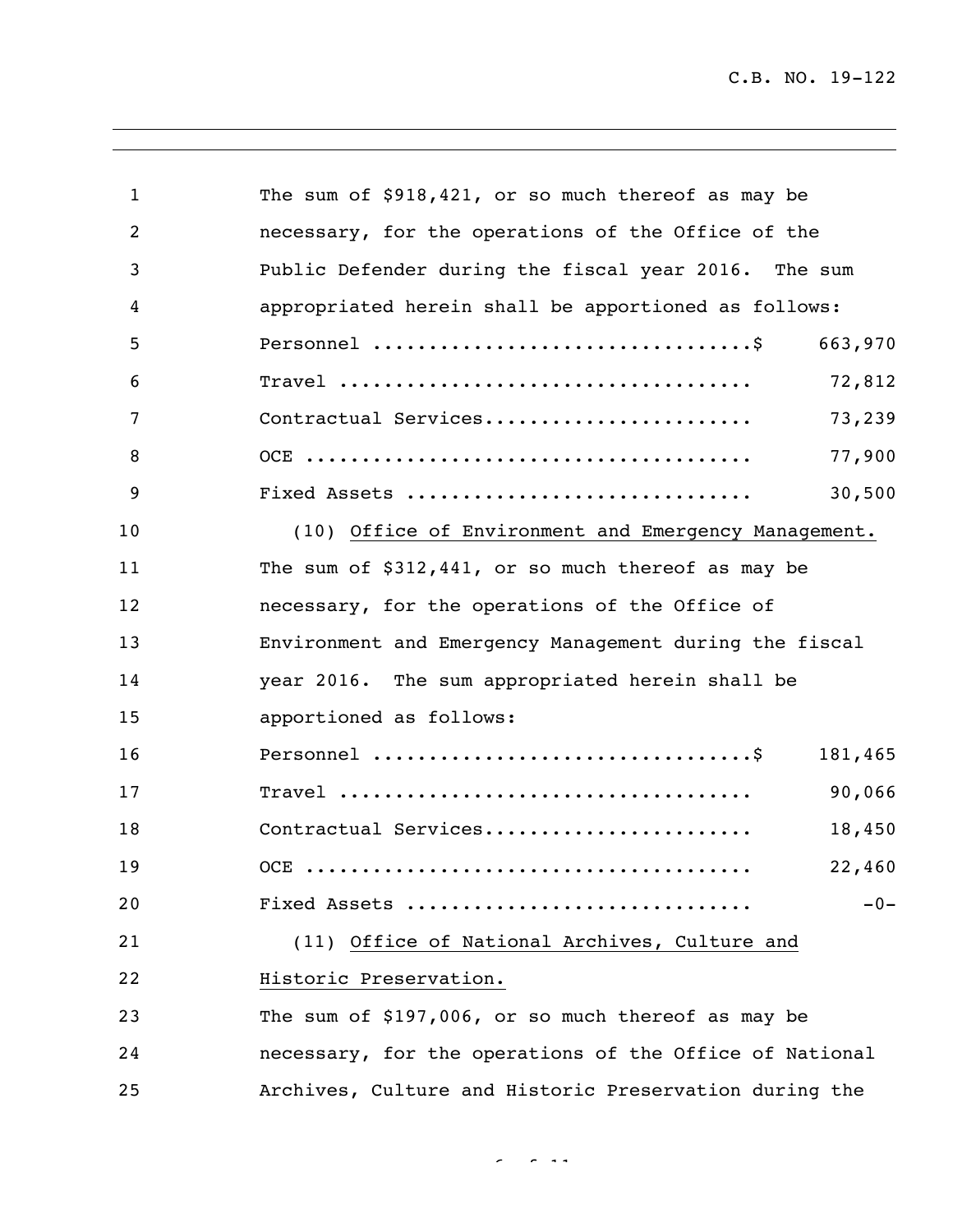| $\mathbf{1}$   | fiscal year 2016. The sum appropriated herein shall be      |
|----------------|-------------------------------------------------------------|
| $\overline{c}$ | apportioned as follows:                                     |
| 3              | 117,176                                                     |
| 4              | 34,503                                                      |
| 5              | Contractual Services<br>10,425                              |
| 6              | 22,102                                                      |
| 7              | Fixed Assets<br>12,800                                      |
| 8              | Section 3. Section 9 of Public Law No. 19-32 is hereby      |
| 9              | amended to read as follows:                                 |
| 10             | "Section 9. Capital and Human Resources Development.        |
| 11             | The sum of $$[36, 937, 693]$ 42,158,274, or so much thereof |
| 12             | as may be necessary, is hereby appropriated from the        |
| 13             | General Fund of the Federated States of Micronesia for      |
| 14             | the fiscal year ending September 30, 2016, for the          |
| 15             | following capital improvements, development programs,       |
| 16             | and projects and human resources development. Of the        |
| 17             | total amount of funds appropriated herein, \$2,050,546      |
| 18             | shall be deemed to come from funds available under the      |
| 19             | Amended Compact from the Supplemental Education Grant.      |
| 20             | The sum appropriated by this section shall be               |
| 21             | apportioned as follows:                                     |
| 22             | (1) College of Micronesia - FSM.                            |
| 23             | (a) College of Micronesia-FSM $\frac{1}{2}$ 3,800,000       |
| 24             | (b) FSM Fisheries and Maritime Institute 833,915            |
| 25             | $(c)$ COM-FSM SEG<br>683,948                                |

 $\frac{1}{2}$  of  $\frac{1}{2}$  of  $\frac{1}{2}$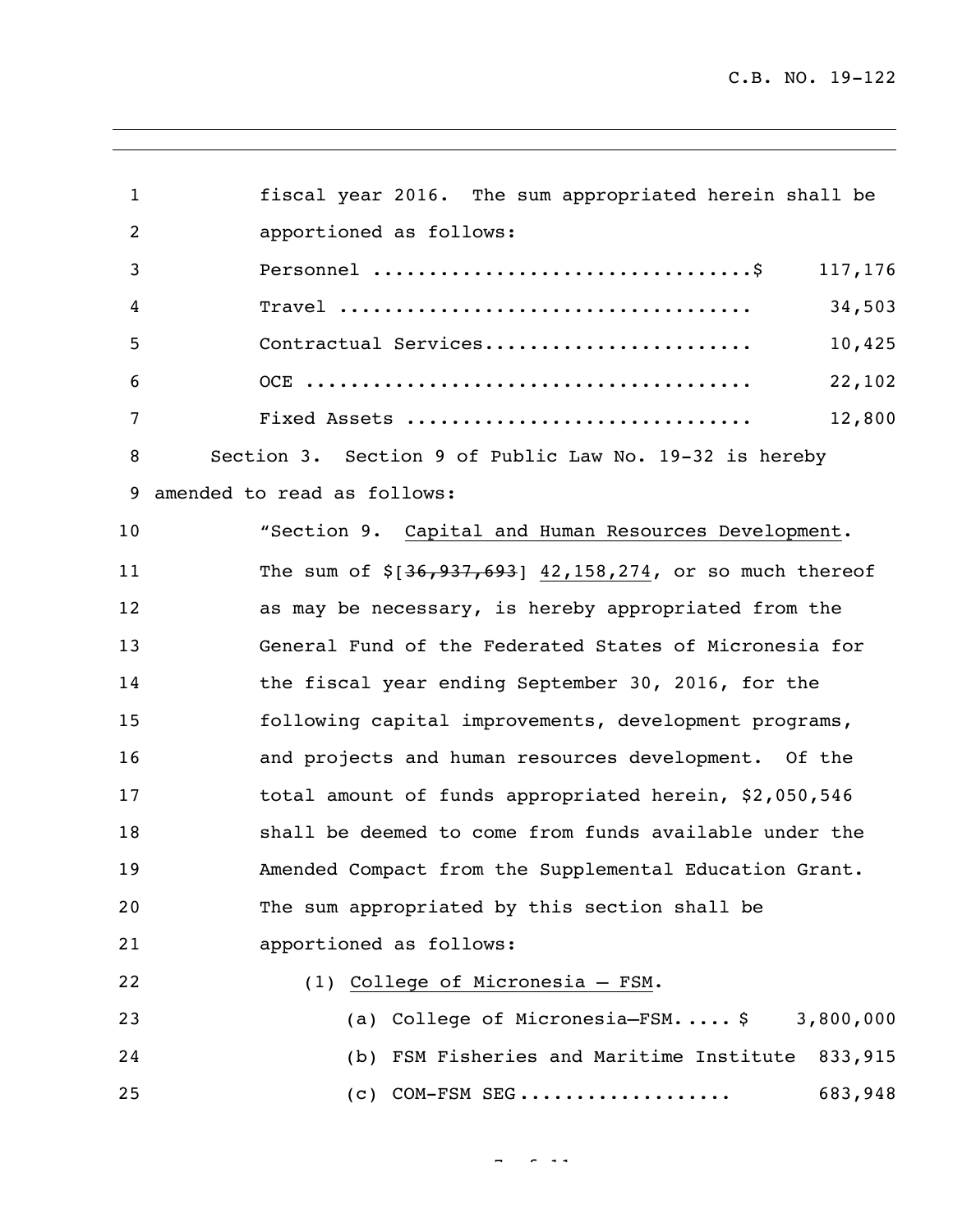| 1  | (2) Department of Finance & Administration           |
|----|------------------------------------------------------|
| 2  | (a) FSM Warehouse Lease & Maintenance \$<br>100,000  |
| 3  | 15,000<br>(b) PCD Awareness Initiative               |
| 4  | (3) Department of Resources & Development            |
| 5  | (a) FSM Assn. Chamber of Commerce<br>67,000          |
| 6  | (b) State Trade Fairs enhancing                      |
| 7  | value addition<br>40,000                             |
| 8  | $(c)$ SNLC<br>50,000                                 |
| 9  | (d) FSM Agriculture Census<br>$-0-$                  |
| 10 | (e) SBDC Capacity Assessment<br>$-0-$                |
| 11 | (f) National Trade Facilitation                      |
| 12 | Conference (NTFC)<br>75,000                          |
| 13 | 100,000<br>(g) Food Security Production              |
| 14 | (h) Secretariat/Hosting conference,                  |
| 15 | equipment, materials<br>10,000                       |
| 16 | (i) Foreign Investment Review<br>$-0-$               |
| 17 | 35,000<br>Implement National Tourism Policy<br>(i)   |
| 18 | (k) Trade Advisory Service<br>$-0-$                  |
| 19 | (1) Tourism Advisory Service<br>$-0-$                |
| 20 | (m) Assistance to States for Tourism                 |
| 21 | Investment Plan Implementation<br>1,951,201          |
| 22 | Seconding PM for Tourism in Tokyo<br>131,050<br>(n)  |
| 23 | (o) Phase II Foreign investment review<br>18,278     |
| 24 | (4) Department of Transportation, Communications and |
| 25 | Infrastructure.                                      |

 $8 < 111$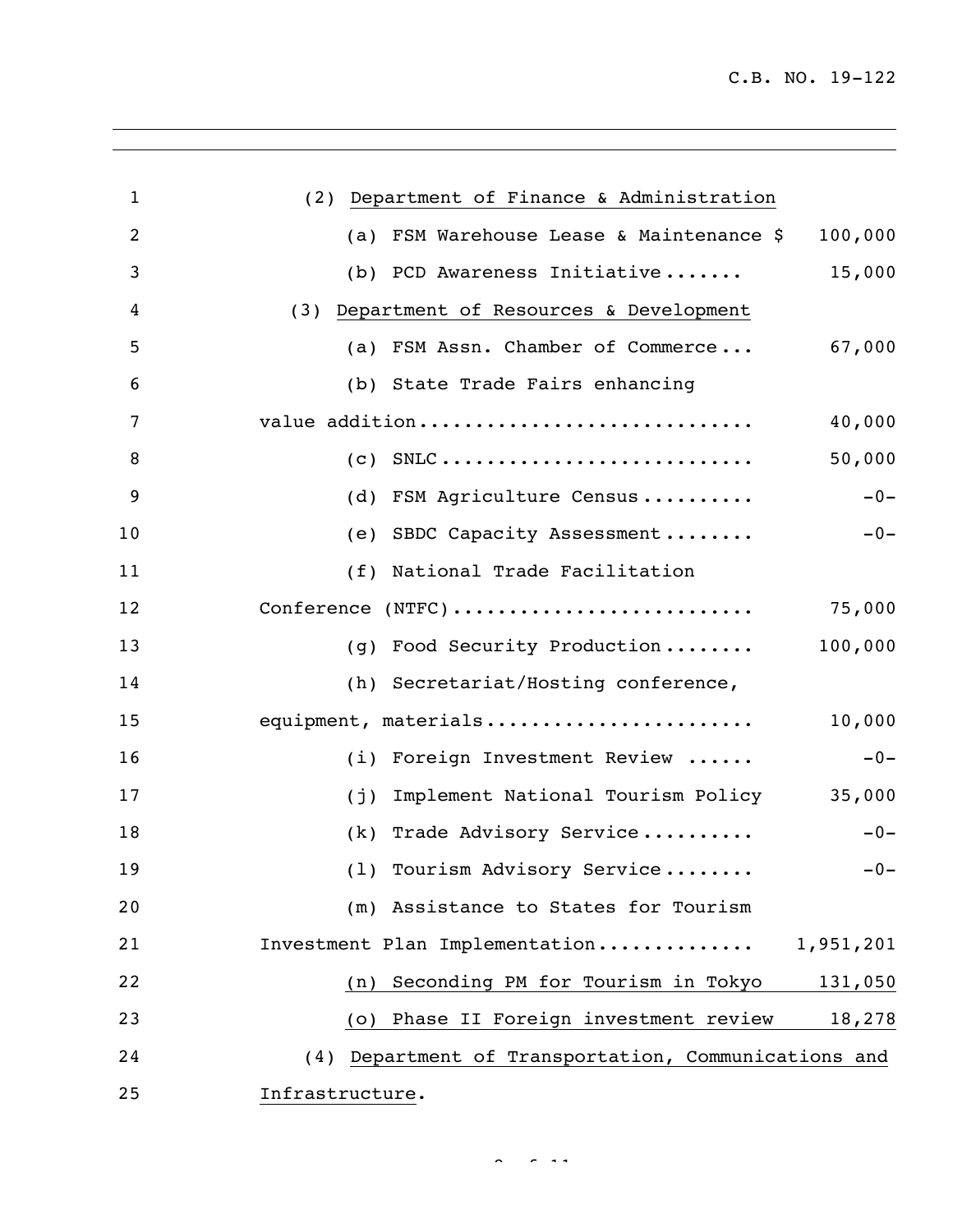| 1              | (a) Outer Island Airport Improvement \$ 1,500,000   |
|----------------|-----------------------------------------------------|
| $\overline{2}$ | 500,000<br>Capital Facilities Rehabilitation<br>(b) |
| 3              | (c) Sekere-Palikir Road, Bridge,                    |
| 4              | 300,000<br>and Pavement Drainage                    |
| 5              | Operation & Drydocking Boats<br>2,500,000<br>(d)    |
| 6              | Caroline Island Air<br>150,000<br>(e)               |
| 7              | Chuuk Air service agreement<br>250,000<br>(f)       |
| 8              | Equipment replacement for Voyager<br>211,100<br>(g) |
| 9              | Radar replacement<br>78,700<br>(h)                  |
| 10             | (i) AIP Matching funds $3,720,151$                  |
| 11             | (5) Department of Justice                           |
| 12             | (a) Patrol boat major maintenance project 125,000   |
| 13             | Office of Environment & Emergency Management<br>(6) |
| 14             | (a) Fostering Sustainable Solid Waste Mng 125,000   |
| 15             | President's Office<br>(7)                           |
| 16             | FSM Trust Fund<br>10,000,000<br>(a)                 |
| 17             | Staff upgrading<br>100,000<br>(b)                   |
| 18             | 2023 Investment Development Fund<br>$-0-$<br>(C)    |
| 19             | (d) Implementation of ODA Policy<br>50,000          |
| 20             | (e) 2016 Development Partners Meeting<br>75,000     |
| 21             | (f) Compact Review Committee<br>50,000              |
| 22             | (g) Purchase of land in Guam for                    |
| 23             | relocation of the Consulate Office 2,000,000        |
| 24             | (8) National Election.                              |
| 25             | (a) National Election (voter ID)<br>50,000          |

 $\sigma$  of  $\sigma$  111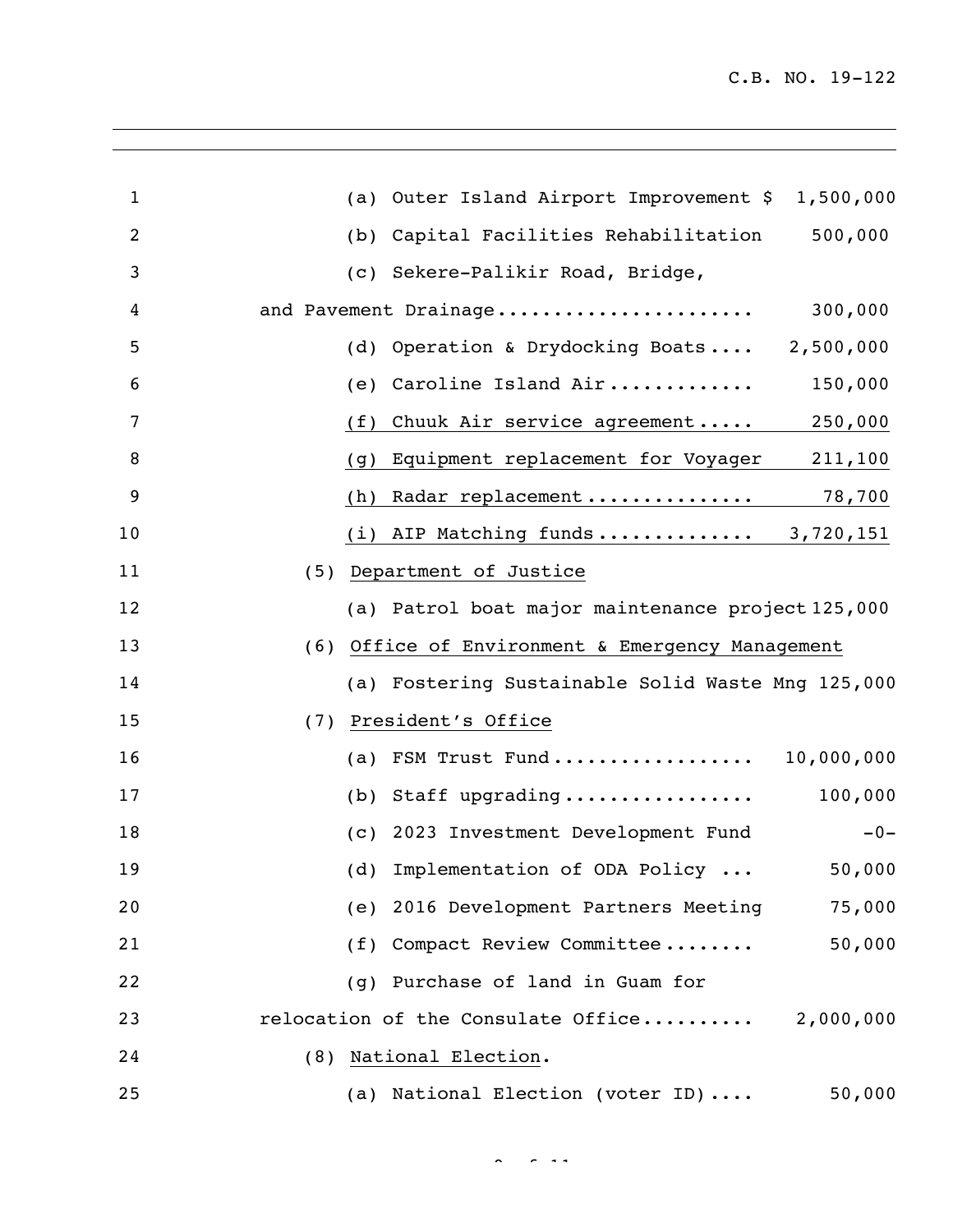<u> 1980 - Johann Barbara, martxa amerikan personal (</u>

| $\mathbf{1}$ | (9) Department of Health and Social Affairs         |
|--------------|-----------------------------------------------------|
| 2            | (a) Health Services Specialty Pathologist \$ 50,000 |
| 3            | (b) Environmental/water/food/lab test<br>78,000     |
| 4            | (c) Medical Specialized Team 195,000                |
| 5            | (d) Health Network<br>$-0-$                         |
| 6            | (10) Department of Education                        |
| 7            | (a) NDOE Projects 395,000                           |
| 8            | (11) Insurance Board.                               |
| 9            | (a) Improve and strengthen statutory                |
| 10           | and regulatory framework<br>29,409                  |
| 11           | 99,220<br>(b) Consultant Site Evaluation            |
| 12           | (12) Other Capital and Human Resource Development.  |
| 13           | (a) Chuuk State Priority Infrastructure Project     |
| 14           | apportioned as follows:                             |
| 15           | (i) 4G network upgrade for main island              |
| 16           | of Chuuk and mobile extension to the                |
| 17           | outer islands of Chuuk  1,500,000                   |
| 18           | (ii) Other Chuuk State Priority                     |
| 19           | Infrastructure Projects<br>2,750,000                |
| 20           | (b) Pohnpei State Priority                          |
| 21           | Infrastructure Projects 2,750,000                   |
| 22           | (c) Kosrae State Priority                           |
| 23           | Infrastructure Projects<br>1,500,000                |
| 24           | (d) Yap State Priority Infrastructure               |
| 25           | Projects; PROVIDED THAT, the allottee submits       |

of 11